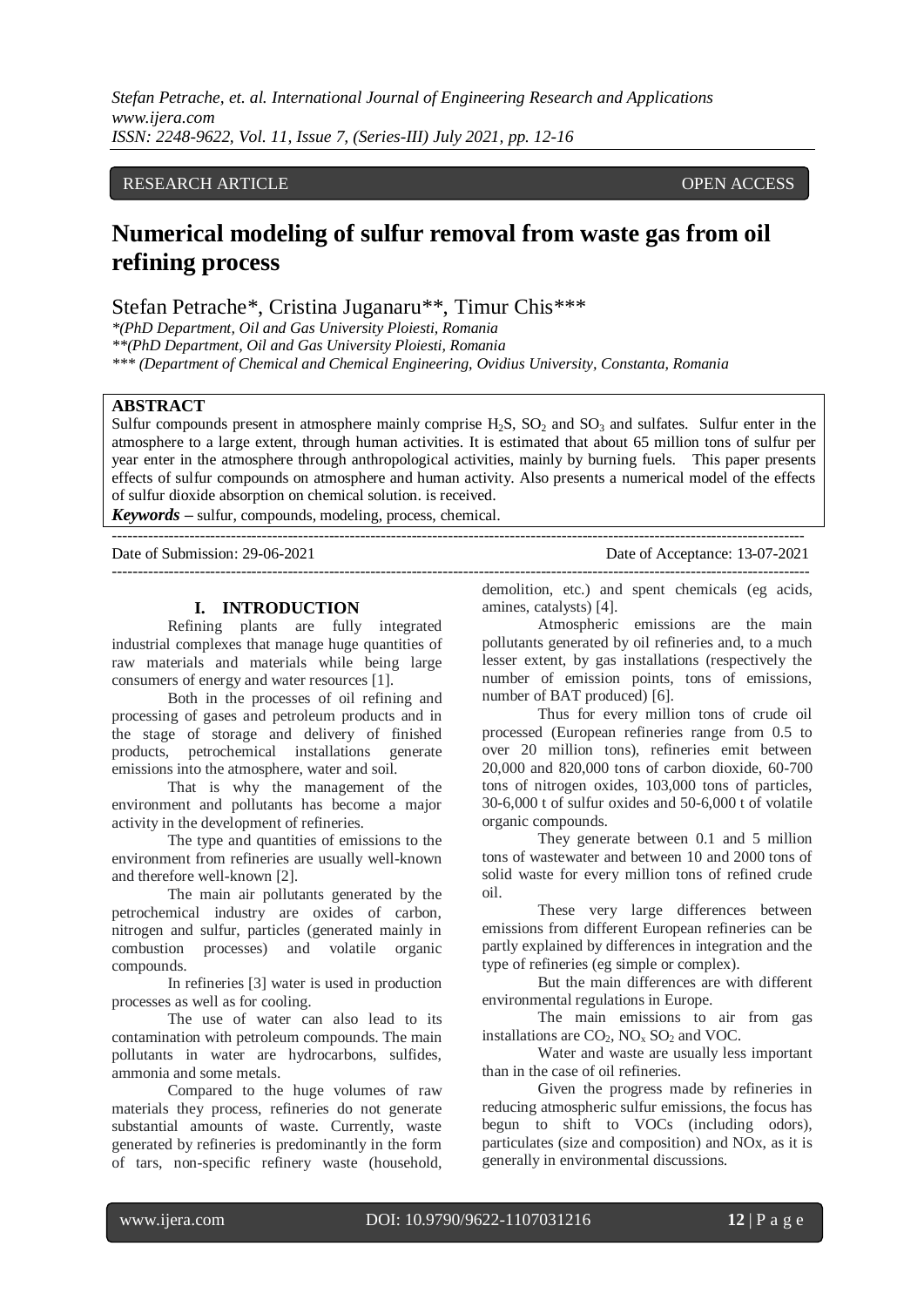When the debate on carbon dioxide grows, it will also severely affect refineries.

Refinery wastewater treatment techniques are mature techniques, with the focus now on prevention and reduction. Reducing water consumption and / or water pollutant concentrations can have an effect on reducing final pollutant emissions [1].

The present paper aims to present the technologies for the recovery of sulfur from flue gases as well as the numerical modeling of the effect of sulfur dioxide absorption on pH. The experiments tried to highlight which method is more useful in the recovery of sulfur dioxide as well as the evolution of pH depending on the amount of sulfur in the water.

## **II. HEALTH EFECTS OF SO<sup>2</sup> ON HUMAN AND PLANT**

 $SO<sub>2</sub>$  from the atmosphere has an effect mainly on the respiratory tract, causing its irritation.

 In December 1930, in the Meuse River Valley in Belgium, hot springs contained waste products from a large number of industrial sources, with  $SO<sub>2</sub>$ levels reaching 38 ppm and killing 60 people.

 In October 1948, a similar accident caused the disease of more than 40% of the population of the city of Donora, Pennsylvania and 20 people died, with concentrations of 2 ppm SO2 in the air [5].

## **III. SO<sup>2</sup> REACTIONS IN THE ATMOSPHERE**

 SO<sup>2</sup> reactions in the atmosphere are influenced by temperature, humidity, light intensity and air transport.

Possible ways in which  $SO_2$  can react in the atmosphere are [7]:

a) Photochemical reactions; in the presence of light the reaction takes place:

$$
SO_2 + hv \to SO + O \quad (1)
$$

b) Photochemical and chemical reactions in the presence of nitrogen oxides and/or hydrocarbons (olefins).

The presence of hydrocarbons and nitrogen oxides contributes to the oxidation of SO2 in the atmosphere:

$$
R-H + O_2 \rightarrow RO\bullet + HO\bullet (2a)
$$

$$
HO^{\bullet} + SO_2 \rightarrow HOSO_2^{\bullet} \qquad (2b)
$$

$$
HOSO_2^{\bullet} + O_2 \rightarrow HOSO_2O_2^{\bullet} \quad (2c)
$$

$$
\text{HOSO}_2\text{O}_2^{\bullet} + \text{NO} \rightarrow \text{HOSO}_2\text{O}^{\bullet} + \text{NO}_2(2d)
$$

c) Chemical reactions in water droplets, in particular those containing metal salts and  $NH<sub>3</sub>$ .

In the relatively dry atmosphere it is possible for  $SO<sub>2</sub>$  to be oxidized by reactions that take place in water droplets.

This process is much faster in the presence of  $NH_3$ , which reacts with  $SO_2$  to produce bisulfite and sulfite ions in solution:

$$
NH3 + SO2 + H2O \rightarrow NH4+ + HSO3 (3a)
$$
  
MU + USO

$$
NH3 + HSO3 \rightarrow NH4 + SO3
$$
 (3b)  
of total evidence of SO2 in the groups

The process of total oxidation of SO2 in the aqueous phase is complicated and involves the transport, diffusion of the species in drops, hydrolysis and ionization, oxidation of  $SO<sub>2</sub>$  through the following global process:

[O] + S(IV) 
$$
\rightarrow
$$
 2H<sup>+</sup> + SO<sub>4</sub><sup>2-</sup> 4)

Where [O] is the oxidizing agent and S(IV) is aqueous  $SO_2$  or  $SO_3^2$ .

#### **IV. CHEMICAL METHODS OF DESULPHURISATION**

 $SO<sub>2</sub>$  is harmful to plants. Exposure to high concentrations of  $SO<sub>2</sub>$  destroys leaf tissue.

Leaf bleaching or yellowing occurs.

 It has been shown that by exposing to a concentration of  $0.15$  ppm  $SO<sub>2</sub>$  for 72 hours, wheat and barley production is reduced to 42-44%.

Long-term exposure to low  $SO<sub>2</sub>$  concentrations may be more harmful to the crop than short-term exposure to high  $SO<sub>2</sub>$  concentrations

 A large number of processes are used to remove sulfur and sulfur oxides from fuels before combustion and from gas after combustion.

Most of these efforts focus on coal.

 A first chemical method of desulfurization of blast furnace gases is by fluidized bed combustion of coal; the process consists of burning coal in a bed of finely divided limestone or dolomite [8].

The lime stone is calcined, according to the reaction:  

$$
CaCO \rightarrow CaO + CO \tag{5}
$$

$$
CaCO_3 \rightarrow CaO + CO_{2(g)}
$$
 and the lime product absorbs SO<sub>2</sub>:

$$
CaO + SO2 + \frac{1}{2}O_{2(g)} \to CaSO4
$$
 (6)

 A dry system involves the introduction of lime or dolomite into a reactor, followed by the removal of unreacted lime and sulfates.

The total reaction for dolomite is:  
\n
$$
CaCO_{3} \cdot MgCO_{3(s)} + SO_{2(g)} + \frac{1}{2}O_{2(g)} \rightarrow CaSO_{4(s)} +
$$
\n
$$
MgO_{(s)} + 2CO_{2(g)}(7)
$$

 Another method is to desulfurize the waste gas which includes the absorption of  $SO<sub>2</sub>$  (g) in an aqueous solution of sulfide to form sulfite and sulfate ions, the additional absorption of  $SO<sub>2</sub>$  and the formation of bisulfite. Bisulfite can be reduced to sulfide and used in the first absorption phase.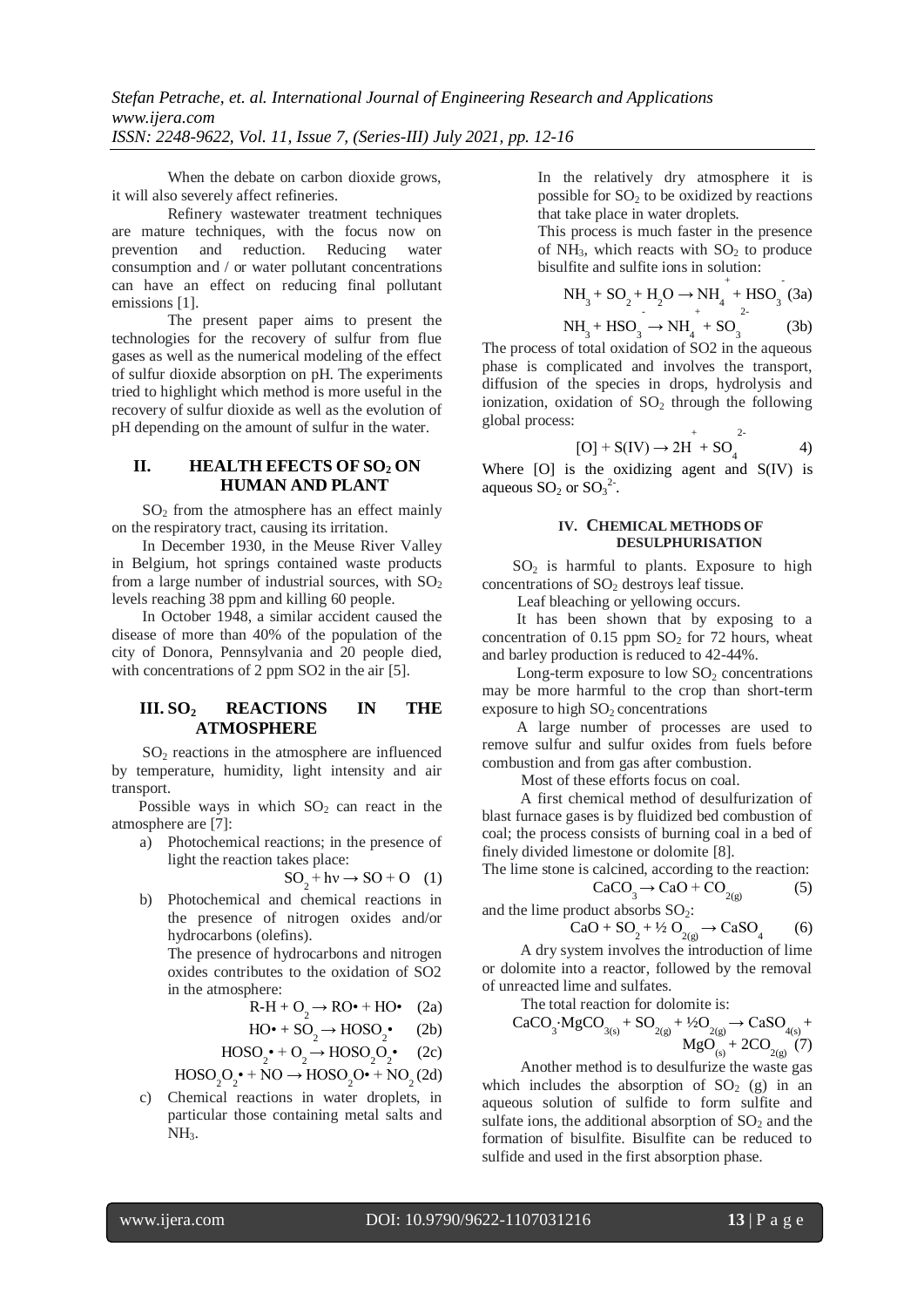Simultaneous removal of NO and  $SO<sub>2</sub>$  from the furnace gas takes place through an absorption process in which the apparatus used comprises an absorption column filled with an aqueous solution of chelates and sulfide salts.

 Oxidized metal chelates in an inactive state are electrochemically reduced.

 It is also possible to carry out the oxidative removal of  $SO<sub>2</sub>$  on activated carbon by transforming it into  $H_2SO_4$  (aq) at 30 - 1000C by the succession of absorption, oxidation, hydration processes on polyacrylonitrile fibers.

 $SO<sub>2</sub>$  at 1000 ppm in the furnace gas was completely removed over a period of 60 h.

## **V. DETERMINING THE EVOLUTION OF WATER PH AS A FUNCTION OF DESORBER SO<sup>2</sup>**

 pH is the logarithm with the changed sign of the ion concentration in the solution.

 The notion of pH expresses quantitatively the acidity (or basicity) of a substance, based on the concentration of ions called hydronium  $H_3O^+$ .

 For highly dilute solutions it is considered that the pH is no longer equal to the hydronium concentration, but to the molar concentration of the solution.

 To define the pH, the logarithmic scale is used to represent the activity of the hydrogen ion in the solution.

The pH is equal to the negative logarithm of the  $H^+$  ion concentration  $(H^{+3}O)$ :

 $pH = -lg (a_{H+})$  (8)  $a_H^+$  represents the activity of  $H^+$  ions and is not similar to the ion concentration.

 The activity represents the effective concentration of hydrogen ions, and is in fact the ability of other ions to block the participation of the

 $H<sub>+</sub>$  ion in various chemical reactions.

 In dilute solutions the activity is approximately equal to the value of the  $H^+$  ion concentration ( $H_3O$ ).

 Taking these into account, the pH is expressed dimensionally [8]:

$$
pH = -lg (H^+/1 mol/L) = -lg H^+)
$$
 (9)

 $0 \leq pH \leq 7 \Rightarrow pH \text{ acid} \mid acid \text{ solution}$  $pH = 7 \implies pH$  neutral | neutral solution

$$
7 \leq pH \leq 14 \Rightarrow basic pH | basic solution
$$

 We experiment consisted in performing chemical analyzes to highlight:

a. How does the pH of an aqueous solution evolve on contact with  $SO<sub>2</sub>$ ,

b. How does the pH of a solution treated with SO2 evolve in its distillation process,

c. How the pH of a  $CuSO<sub>4</sub>$  solution evolves in the NaOH treatment process.

 The first experiment aimed to monitor the pH variation depending on the water absorption of the amount of  $SO<sub>2</sub>$ .

To have  $SO<sub>2</sub>$  we used the following reaction:

 $Na_2SO_3 + H_2SO_4 = SO_2 + Na_2SO_4 + H_2O$  (10)  $SO<sub>2</sub>$  was distilled in an acid medium by air entrainment (Figure 1).

 I collected it in a solution of hydrogen peroxide, being then transformed into sulfuric acid, which he measured by acidimetry.



Fig.1. Evolution of %  $SO<sub>2</sub>$  function by pH

In this case equation to description evolution of %  $SO<sub>2</sub>$  (y) function by pH (x) is:  $y = -4.4792x^{3} + 52.134x^{2} - 204.77x + 272.1$  (11) and  $R^2=1$ .

*Distillation of solution Sulfur whit Water* 

Sulfur water was distilled by the method of distilling petroleum products, following the pH of the solution obtained.

The purpose of this experiment is to concentrate the final sulfur solution (Figure 2).



Fig.2. pH and sulfur recovery in distillation of solution, water-sulfur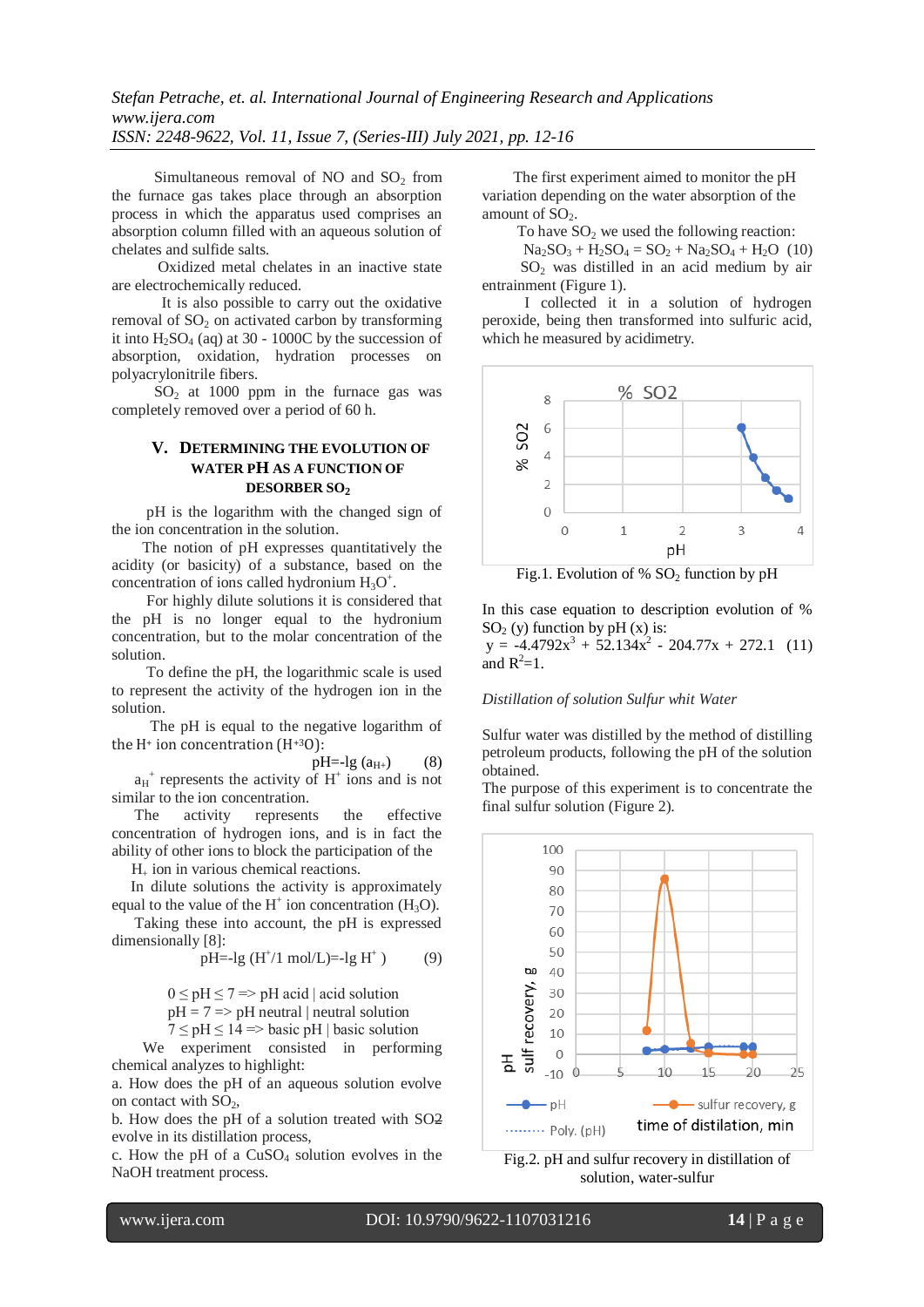*Stefan Petrache, et. al. International Journal of Engineering Research and Applications www.ijera.com ISSN: 2248-9622, Vol. 11, Issue 7, (Series-III) July 2021, pp. 12-16*

Equation to description process of distillation of pH evolution function by time to distillation is:

$$
Y = 0.0003x5 - 0.0234x4 + 0.643x3 - 8.578x2 + 55.657x - 138.58(12)
$$

#### *Absorption on activated carbon of sulfur*

I distilled the sulfur water by the method of distilling the petroleum products, after which I passed it through an activated carbon filter, following the pH of the obtained solution.

The purpose of this experiment is to concentrate the final sulfur solution (Figure 3).



Fig.3. pH and sulfur recovery in distillation of solution, water-sulfur by carbon activated bed

#### *Determination of the pH evolution for the sulfur recovery process with NaOH*

Process equation is:

-pH variation function to time measurenment is:  $y = -0.0065x^{3} + 0.2517x^{2} - 3.7102x + 24.448$  (13) -sulfur recovery function to time measurenment is:  $y = -0.0065x^{3} + 0.2517x^{2} - 3.7102x + 24.448$  (14)

#### *Proceed wet*

 To observe the evolution of pH in the case of a sulfur treatment process with NaOH we treated CuSO<sup>4</sup> (which can be obtained in the sulfur recovery process) and then we treated it with NaOH (Figure 4).

Chemical equations [9]:

$$
2 NaOH + CuSO4 = Cu (OH)2 + Na2SO4 (15)
$$

$$
2 NH4OH + CuSO4 = Cu (OH)2 + (NH4)2SO4 (16)
$$

 $Na_2CO_3 + CuSO_4 = Na_2SO_4 + CuCO_3$  (17) The equation of pH depends on the amount of NaOH added is:

$$
y = -0.0003x^{4} + 0.0068x^{3} - 0.0547x^{2} ++ 0.2342x + 3.8
$$
 (18)

 In every cases to simulation and mathematical modeling, equation to description process is normally correctly because  $R^2$  (R squared is coefficient of determination) is equal to 1.

This equation (11,12,13,14) describe sulfur recovery by chemical process.



Fig.4. pH in distillation of solution, water-sulfur by NaOH solution

## **VI. CONCLUSION**

The present paper is intended to be a complex study of research in the field of sulfur recovery from flue gases.

Starting from the need to limit the air emissions of certain pollutants, including sulfur dioxide (SO2), from the petrochemical industry, we managed to identify the amount of pollutant (sulfur dioxide) emitted in industrial processes in refineries.

We also studied the methods of reducing flue gas emissions.

At the same time we presented the results of the experiments performed in the laboratory of Ovidius University, as well as a numerical model resulting from performing these experiments, namely comprising the effect of sulfur dioxide absorption on pH.

The experiments tried to highlight which method is more useful in the recovery of sulfur dioxide as well as the evolution of pH depending on the amount of sulfur in the water.

 The paper is very well documented, containing a significant number of studies and books read and included in the bibliography.

## **REFERENCES**

- [1]. W. Zhao, H. Zhu, Z-M. Zong, J.H. Xi, X.Y. Wei, *Electrochemical reduction of pyrite in aqueous NaCl solution,* Fuel 84 (2005) 235– 238,
- [2]. I. Maes, J. Yperman, D. France, J. Mullens L. Van Poucke, *The study of coal-derived pyrite using atmospheric pressure temperature programmed reduction (ap-tpr) and tga,*  Technical Report, Environmental Journal, 2013, pp. 511-532
- [3]. *Advanced Technologies for the Control of Sulfur Dioxide Emissions from Coal-Fired*